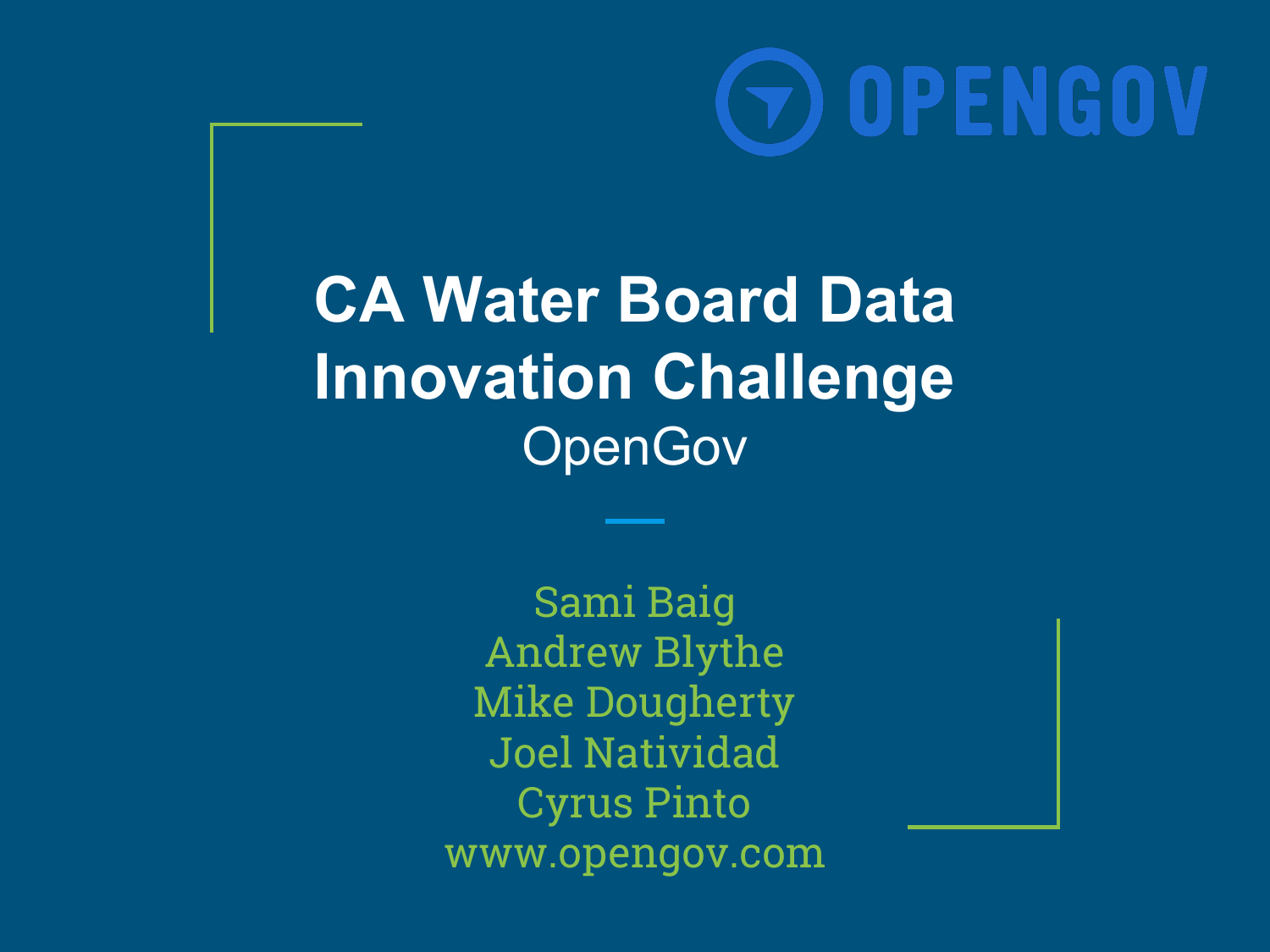

# Problem

The Water Board is responsible for regulating discharges of waste that may impact surface or groundwater quality. Many of today's challenges are related to human behavior, some of which may be unique to residents of California. How does water quality information inform the demographics of the areas around it?

**Question:** Is there a correlation between reported water quality and toxicity metrics with the average income levels or ethnic makeup of a region?

Example Link: http://www.santacruzsentinel.com/article/ZZ/20140426/NEWS/140428112

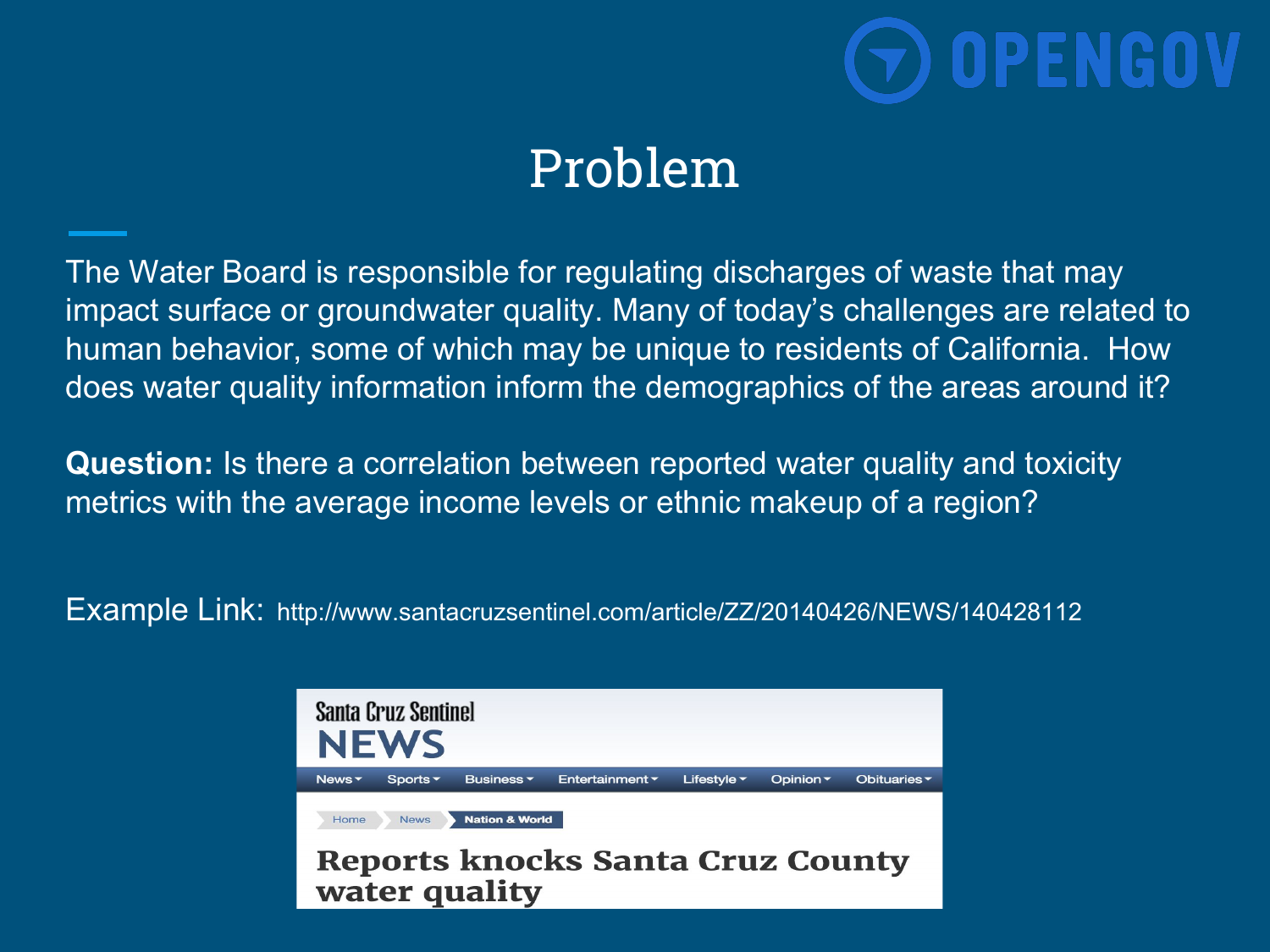

# Methodology

Step 1: Selected the following datasets.

- ❖ CEDEN Water Quality and Toxicity 2012-2015
- ❖ CA Water Quality Goals
- ❖ US Census 2014
- ❖ Average Income 2006-2010

Step 2: Inputted data into enterprise built Open Data CKAN Portal.

Step 3: Examined correlations between water quality tests and socioeconomic factors.

Step 4: Visualized data using CivicDashboards.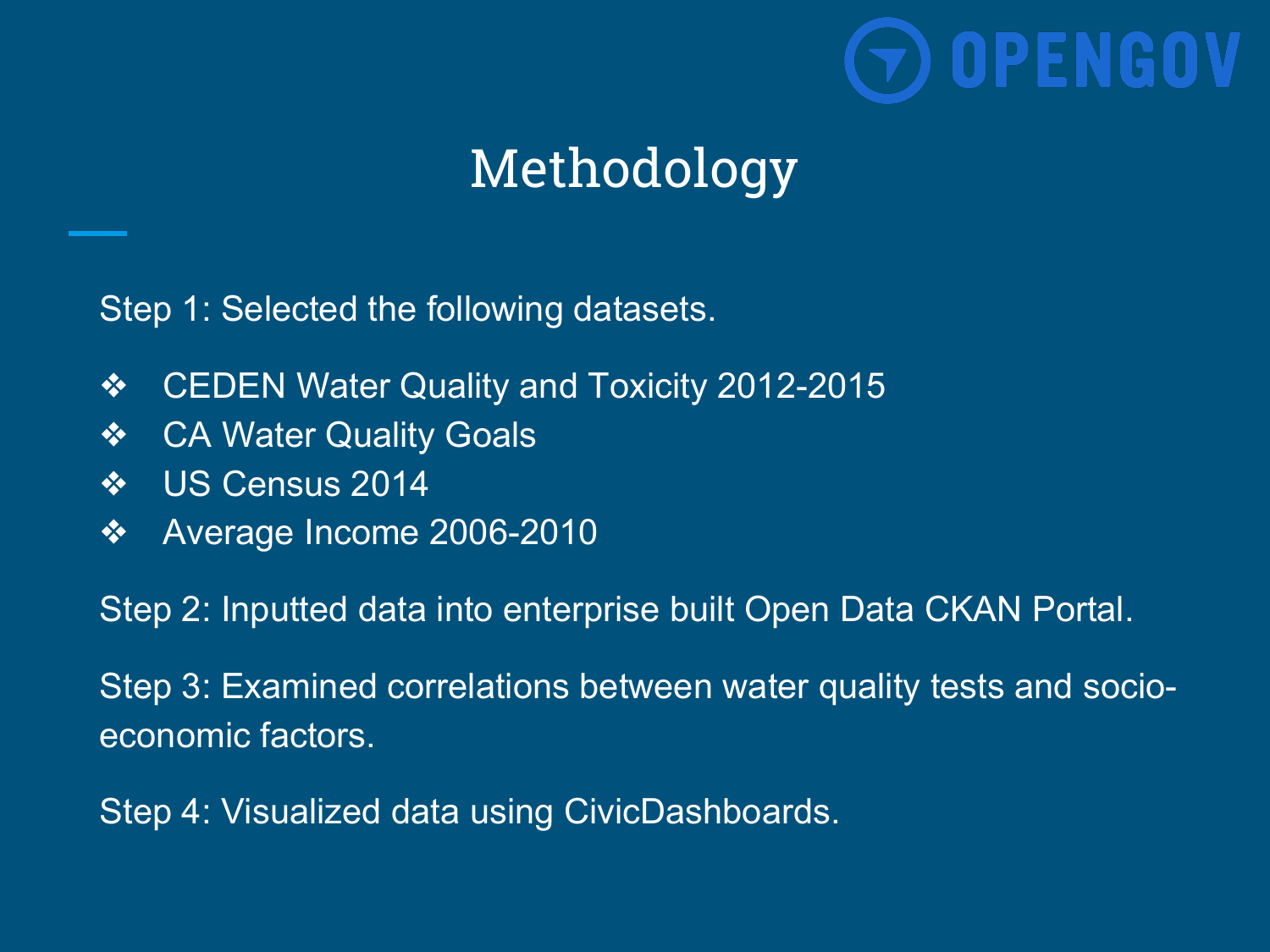# **Solution**



**Last Updated** 

Social

图 Google+

#### **California Water Quality**  $0.29$ <br>(mg/L) 8.49<br>(mg/Kg dw)  $3.27$ 27,595.32<br>MPN/100 mL) 992.33<br>fu/100ml.) Coliforn 924.61<br>(MPN/100 mL) 46.86<br>(du/100mL) 34,690.27<br>(mg/Kg dw)  $(mgl<sub>i</sub>)$  $17.27$  $3.14$ <br>(ug/L) mg/Kg dw 720.87<br>mg/Kg dw) 90.37 Nitrate + Nitrite a 3.38  $(mpL)$  $1.23$ Nitrati  $(m_0/L)$  $0.06$ Nitrite as N (ma/L) nŀ 7.85 Hexachio **PBDE 140** (pg/L) California (Average) From: Aug 2012 To: Jul 2015

30 53 13 13



Links: <http://www.civicdashboards.com/project/cawater>

[http://catalog.civicdashboards.](http://catalog.civicdashboards.com/dataset/water-data-with-demographics) [com/dataset/water-data-with-demographics](http://catalog.civicdashboards.com/dataset/water-data-with-demographics)

**DOPENGOV** 

April 19, 2016, 2:41 PM (UTC-07:00)